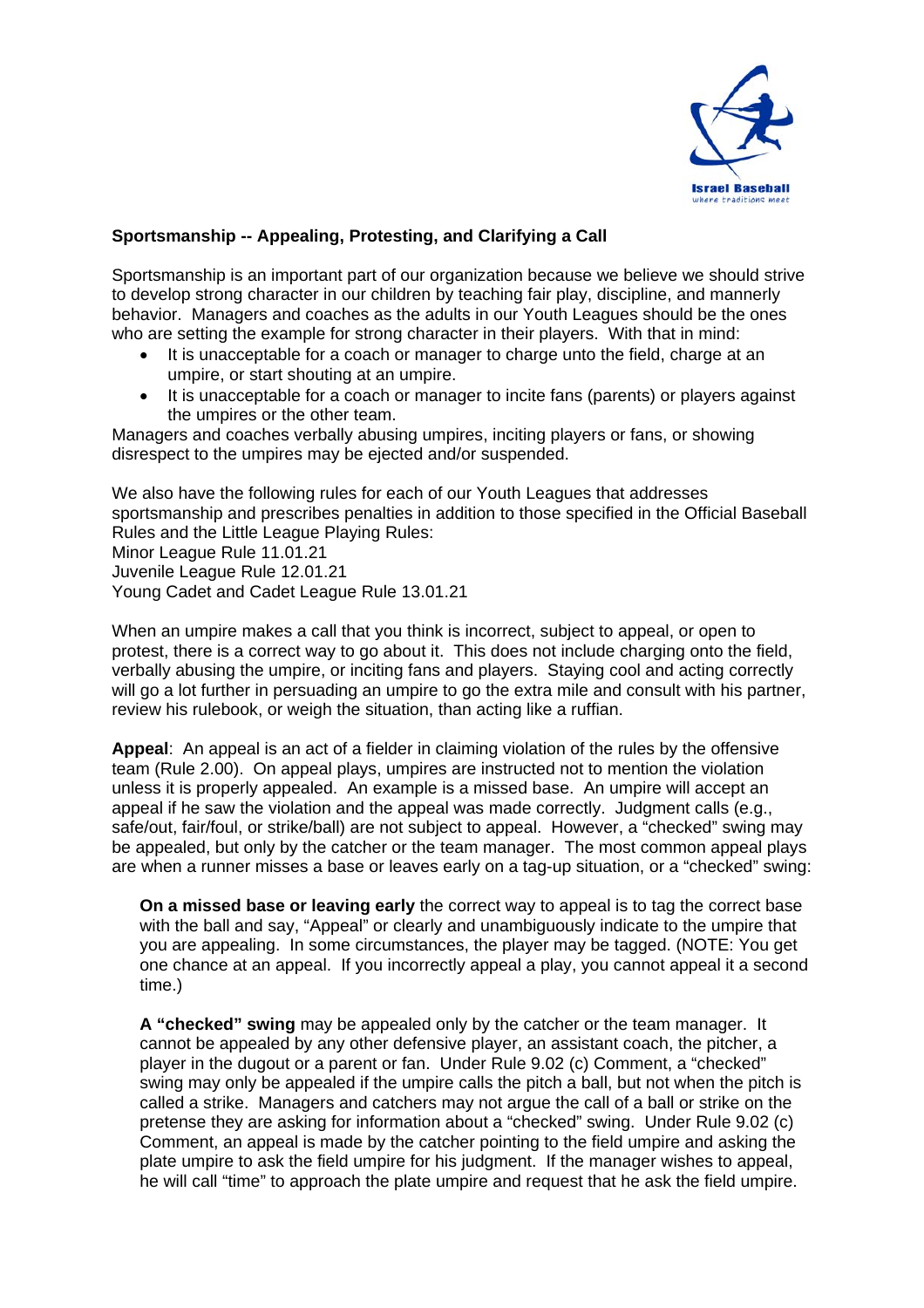Without a field umpire, you will have to be satisfied with whatever is the final call by the plate umpire. There is absolutely no need whatsoever to raise your voice or rush onto the field on the appeal. It is totally regular baseball.

**Protest**: A protest is made by the team's manager (never a player) to the plate umpire when he contends that the umpire's decision is in violation of the rules. Judgment calls may not be protested. Once again, there is no need to raise your voice or charge onto the field. Ask for "time" and calmly go to the umpire who made the call and ask for clarification (in Rule 9.02, this is referred to as an "appeal"). When an umpire receives an appeal, the umpire may after calling "time" (if "time" is not already out) either take a few minutes to review the written Playing Rules in his possession, if he thinks it useful, or he may confer with his partner, if he has one, to assure himself he has made the correct ruling. If he still believes he has not violated a rule, he will then announce his final ruling. If after receiving the umpire's final ruling, you believe the decision is in violation of the rules, you may announce to the plate umpire that you are officially protesting the game. You must explain what rule you contend has been violated. The umpire will announce to both managers that the game is under protest. That is it. The issue is over.

*Example*: Fair ball passes the 2<sup>nd</sup> baseman and then hits the runner behind him. At the time, there was no other infielder who had a play on the ball. The umpire calls interference, the runner out, and awards 1<sup>st</sup> base to the batter/runner. The offensive manager calls "time" and asks the plate umpire for clarification. He tells the umpire that since the ball passed an infielder and no other infielder had a play on the ball, the call was not correct. The umpire decides not to change the call. The offensive manager tells the umpire that he is protesting the call. If the umpire stands by his call, he will announce the game is under protest and note the exact game situation. In this situation, there is no reason to charge in, yell and scream or use verbal abuse. The protest will be upheld because Rule 7.08 (f) was not correctly applied.

*Example*: In a Juvenile League game, the 1<sup>st</sup> baseman tags the safety base (orange) instead of the white base. The umpire calls the out. The offensive manager calls time and requests clarification of the call from the umpire noting that the wrong base was tagged. The umpire confers with his partner and changes the call to safe. There is no longer a need to protest. Now the defensive manager comes in and asks for clarification. The umpire tells him that the wrong base was tagged and accordingly the runner is safe. The defensive manager tells him that he cannot change his call. The umpire says, "Yes I can," and walks away. The situation is now over. If the defensive manager continues to argue, the umpire should warn him that he is now in violation of the rules and in danger of being ejected. The manager turns away and tells the players and fans that the umpire is biased/blind/ignorant/cheating, etc. The umpire ejects the manager. Under IAB Rule 11.01.21, IAB Rule 12.01.21, and IAB Rule 13.01.21 the manager may be suspended.

**Arguing a call**: This should never happen, especially not on a close play. The closer the play, the less it should be argued. However, if you feel that the play was not close or the umpire missed something (like a dropped ball or a swipe tag) and you would like the umpire to clarify the call or to ask for a second opinion, you can ask politely for him to reconsider his call or to consult with his partner, if he has one. The umpire does not have to reconsider his call or agree to ask his partner for help. He can stand by his call. There is no recourse, but to accept the call and leave the field or go to your position. The umpire has gone out of his way in your favor by listening to your contention or consulting with his partner. There is no need to charge into the field or at the umpire to argue the call. That will leave you subject to ejection and suspension.

## **In conclusion**: